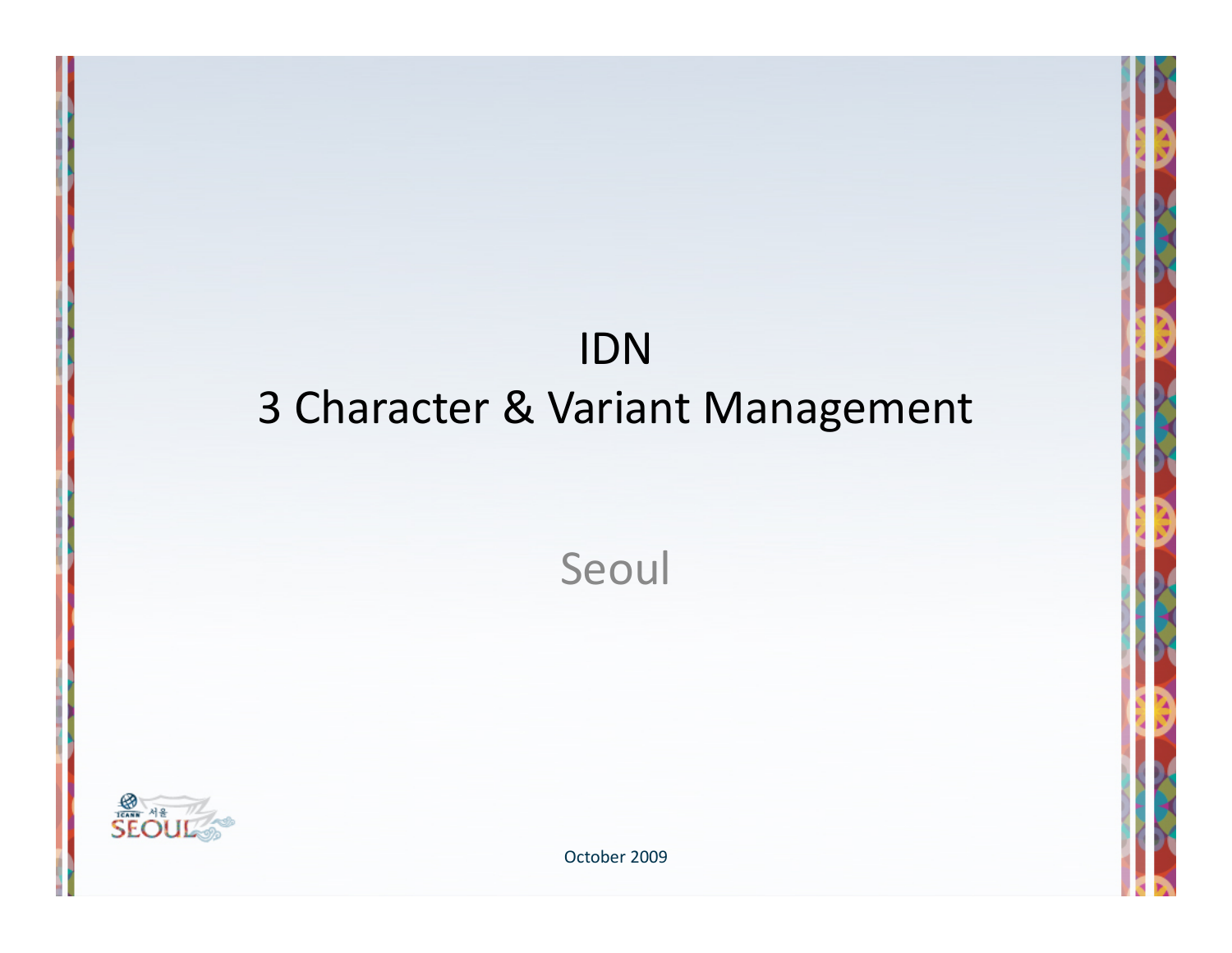# **IDN Implementation Status**

- • With responsible rules and oversight, significant consensus to launch Fast Track process soon
	- –The Board will consider launching that process at this meeting
- • Additionally, significant progress has been made towards the launch of the new gTLD process, including the delegation of IDNs
- • Culmination of years of work that has resolved many issues, but some difficult issues still open, among them:
	- The new gTLD 3‐character requirement
	- Variant management

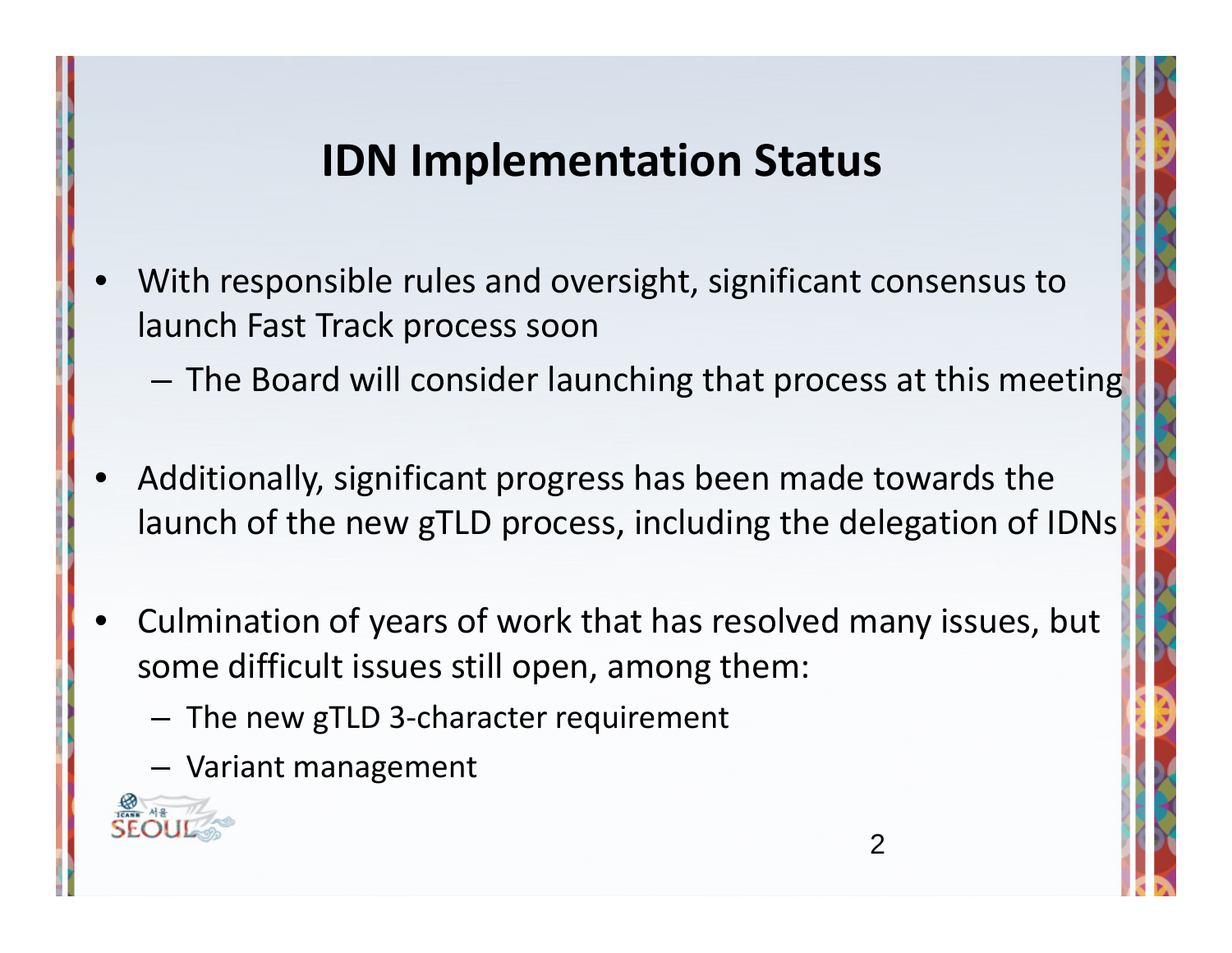#### **3‐Character Requirement for an IDN gTLD**

2

- Practice & RFC 1591 currently requires that all two character codes be interpreted as ISO 3166‐1 country codes and reserved for ccTLD use
- – Many languages exist where meaningful words can be represented in less than three characters, which would pose <sup>a</sup> restriction for IDN gTLDs under current rules
- Objective: determine <sup>a</sup> set of rules (an exception) so that gTLD strings of less than three characters can be registered in some cases, without interfering with the rules reserving two‐character codes as specified in RFC 1591

3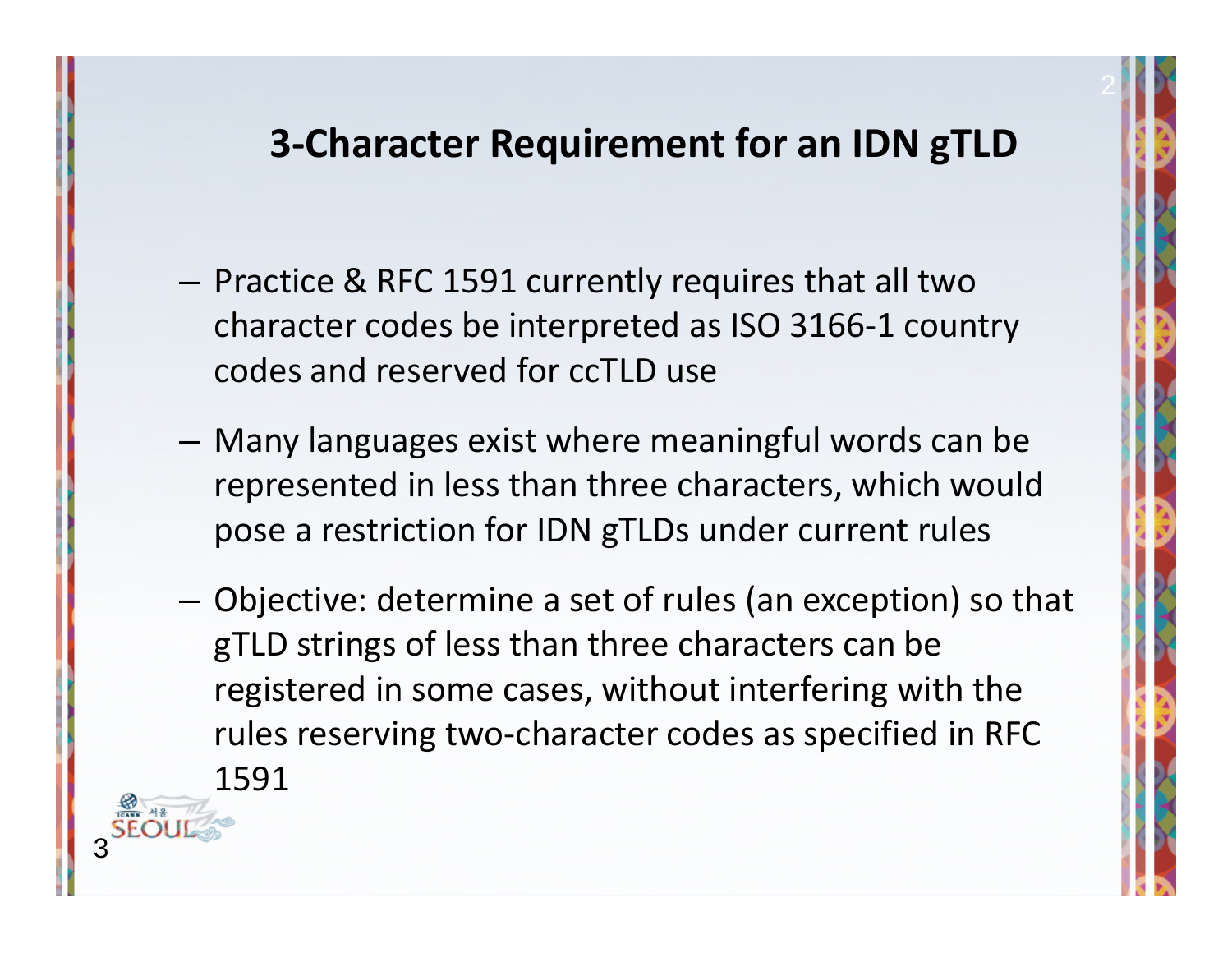#### **Variant Characters and TLDs**

- Variant characters occur where <sup>a</sup> single character has two or more representations, which may or may not look visually similar
- Variant TLDs are those which contain one or more characters that have variant characters
- Allowing variant TLDs may result in user confusion, while excluding them may 'disenfranchise' cultures that use the characters in the excluded TLD strings

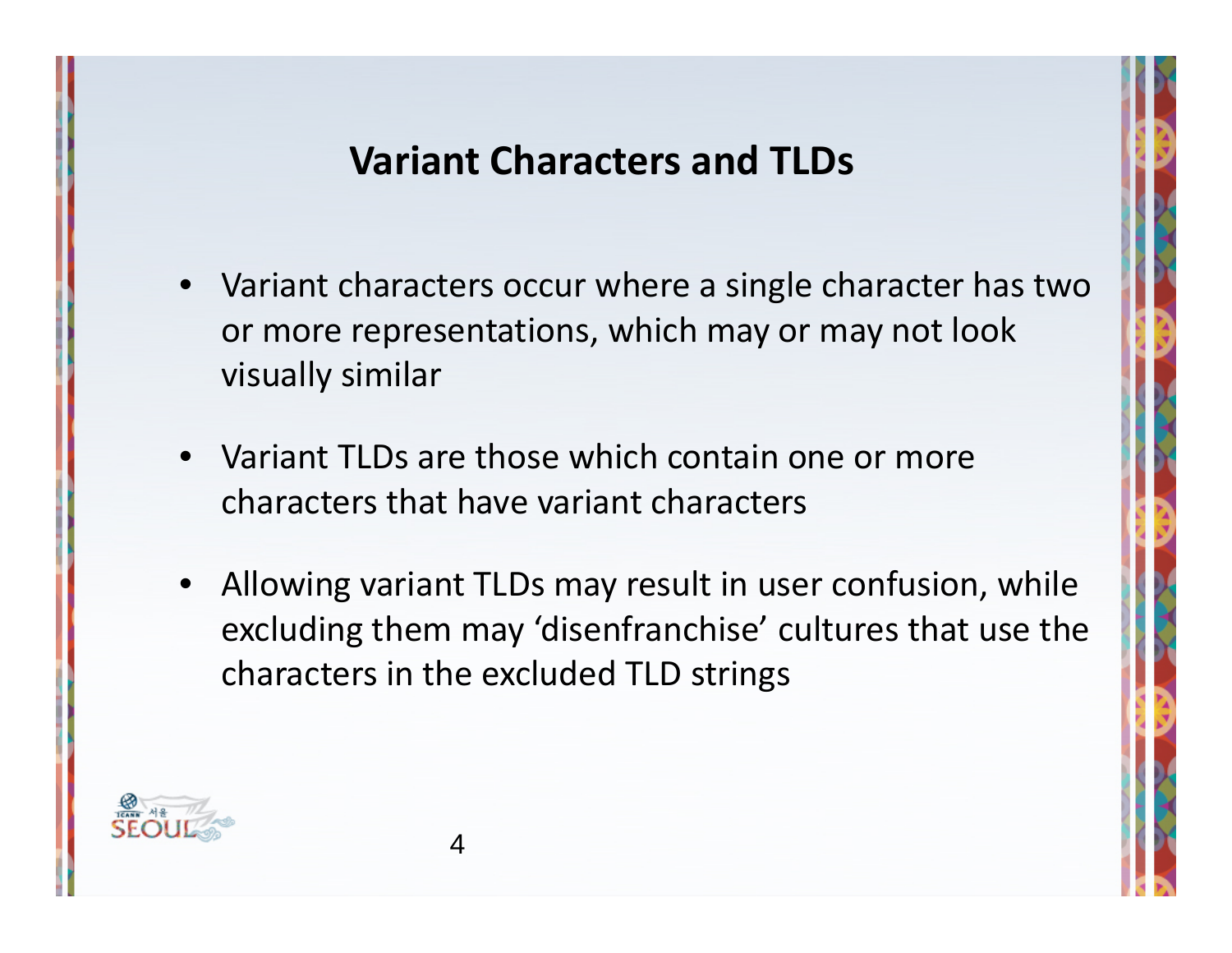#### **Objectives for Addressing both Issues**

- A working team was formed to engage with relevant language communities to:
	- Develop recommendations to address the three‐ character requirement and management of variants in TLDs described earlier
	- Ш Report back with recommendations to Board and community in time for the Seoul meeting

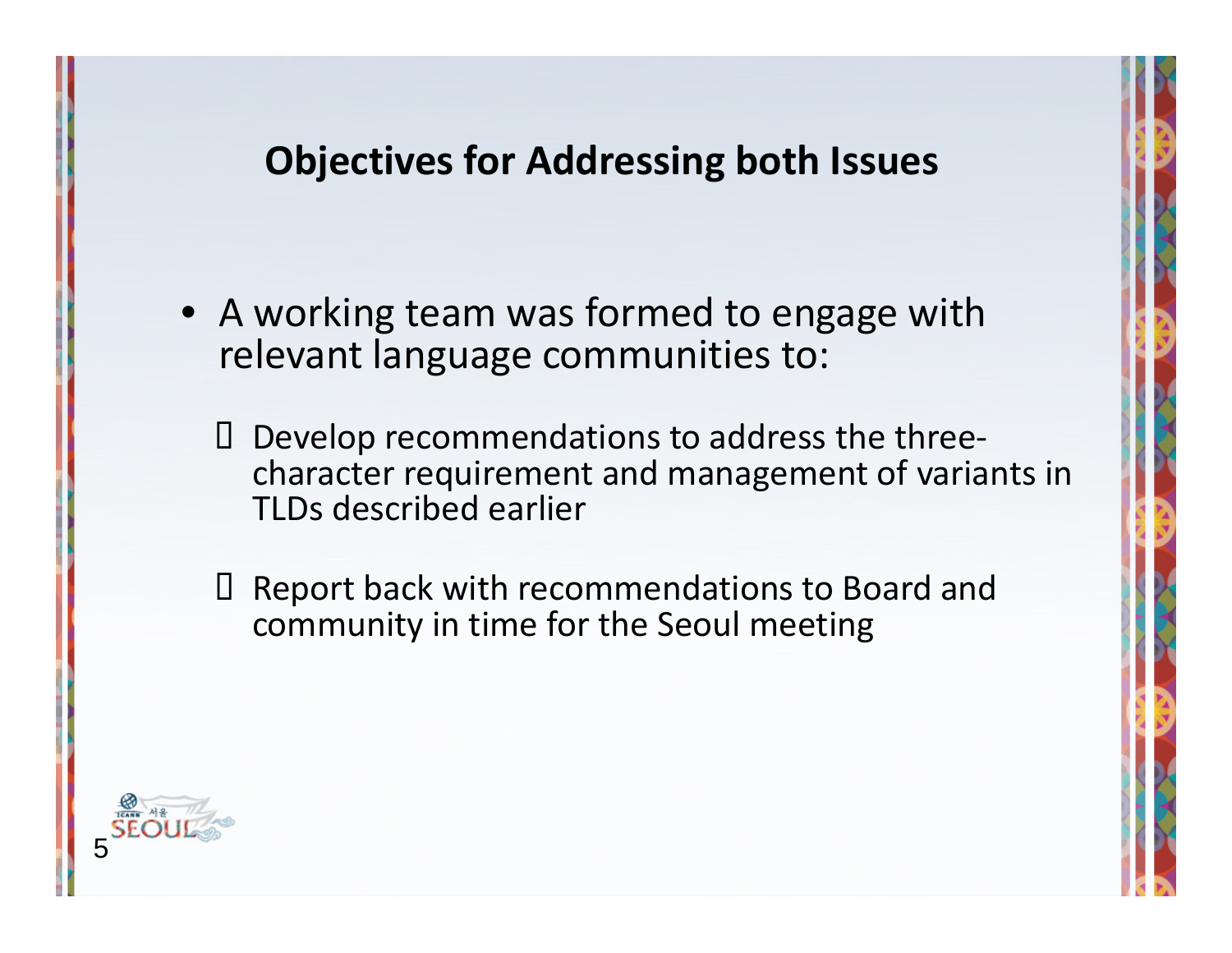### **Working Team Charter: Handling IDN TLD Variants**

- • Develop definition of variants as used in IDNs, i.e., what does "variant" mean as used in IDN tables (for gTLDs and ccTLDs)
- • Determine whether blocking or reservation of variant TLDs is necessary to prevent user confusion
- • When delegated, the user experience when using variant TLDs must be at least as good as when using TLDs without variants.
	- Determine under what circumstances TLD variants might be delegated

– Determine responsibilities of TLD operator to whom TLD and variant(s) might be delegated <sup>6</sup>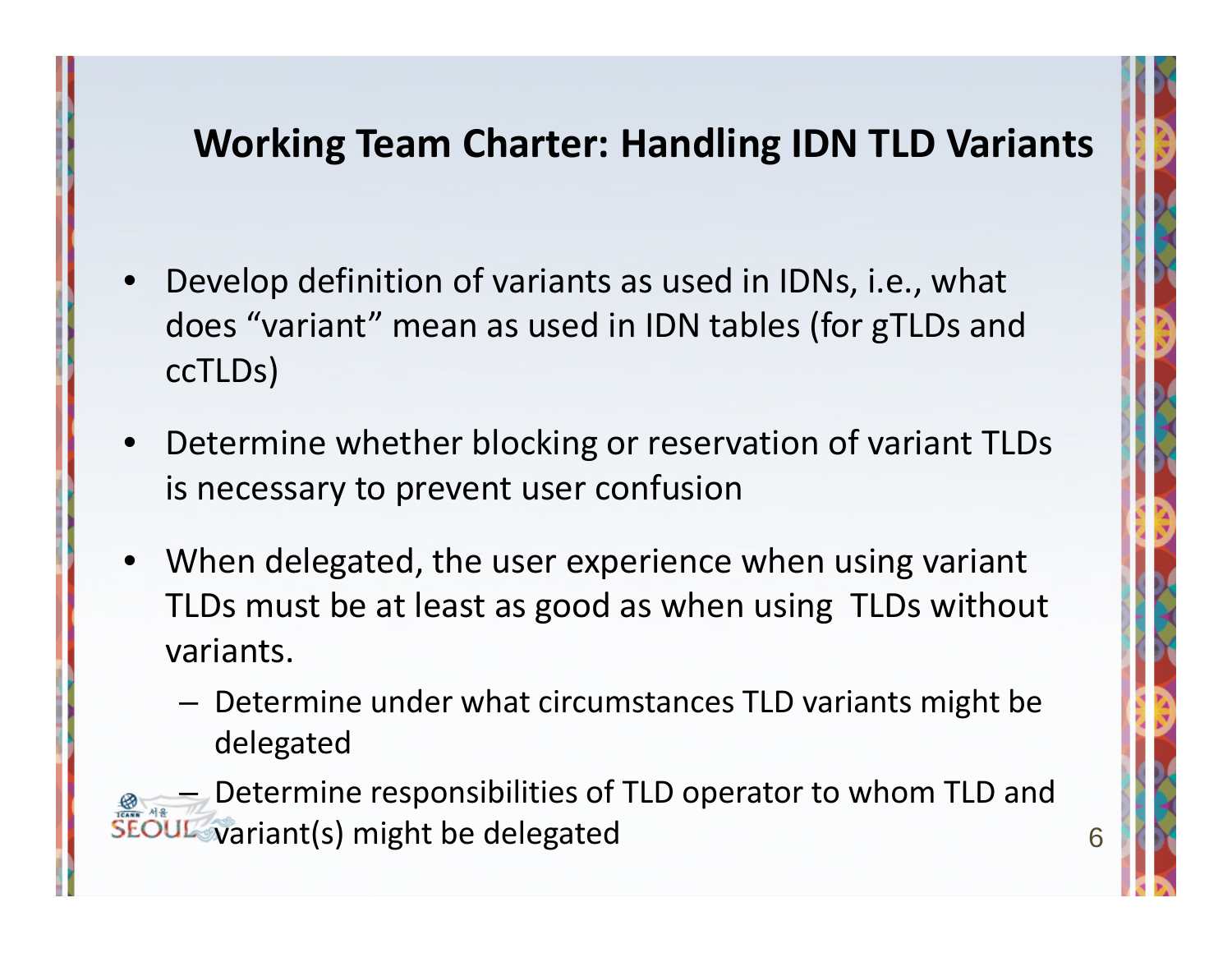#### **What problems do variants solve?**

Delegation of variant TLDs

- will allow broader participation
	- users not familiar with variant characters
	- $-$  users can only type one of the variant characters on their keyboard
	- – $-$  often one region uses only one string/character and another region uses only the variant version
- may degrade the user experience due to similarity
	- –unless delegated with an aliased or bundled functionality

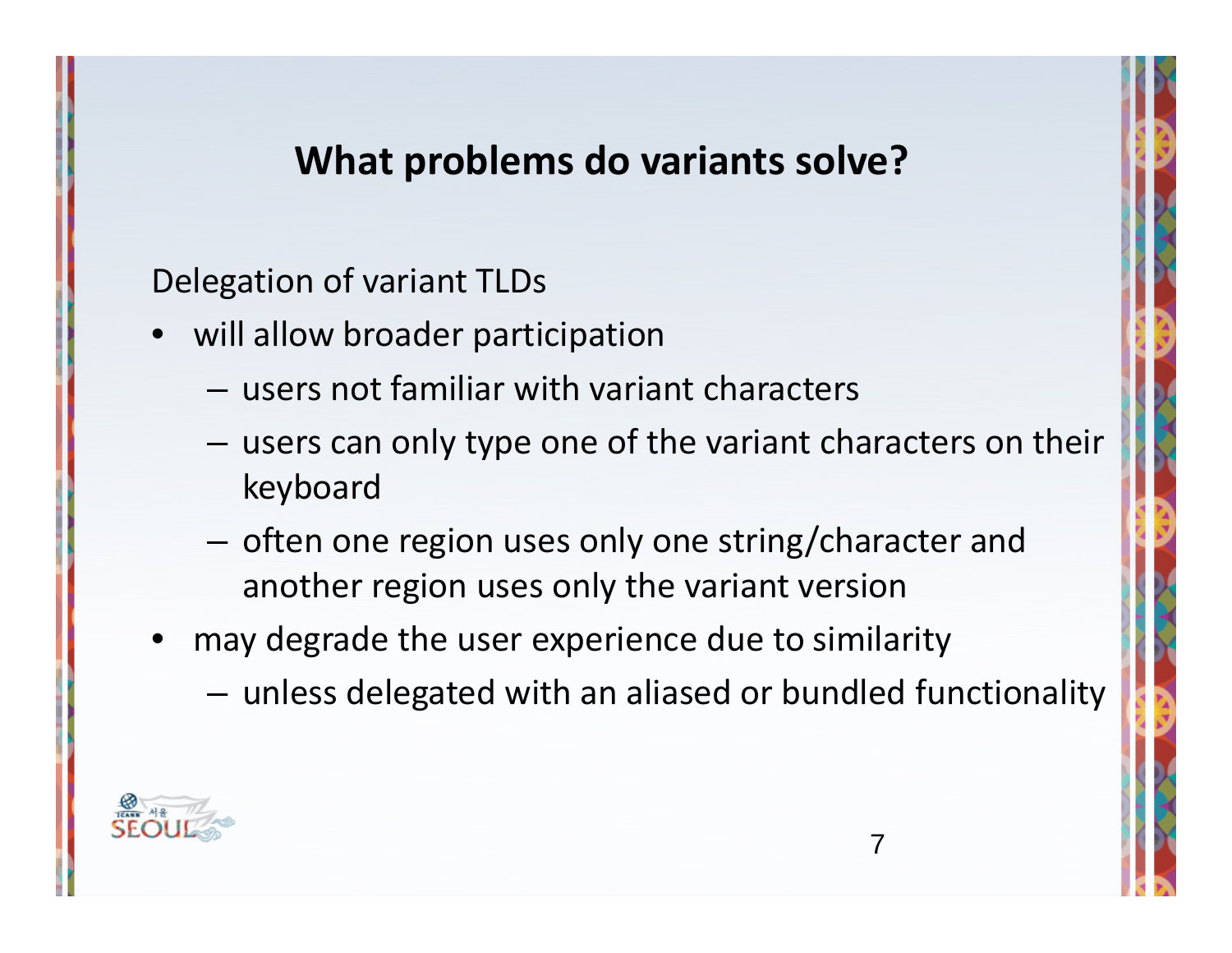### **Short‐term Solution**

- • Requested desired variants: reserved
	- – $-$  to requesting IDN ccTLD manager
	- allocation when stable solution is found
- • Not requested, un‐desired variants: blocked
	- $-$  list generated by tool, based on IDN tables
	- $-$  no subsequent application will be accepted
	- $-$  need for dispute mechanism